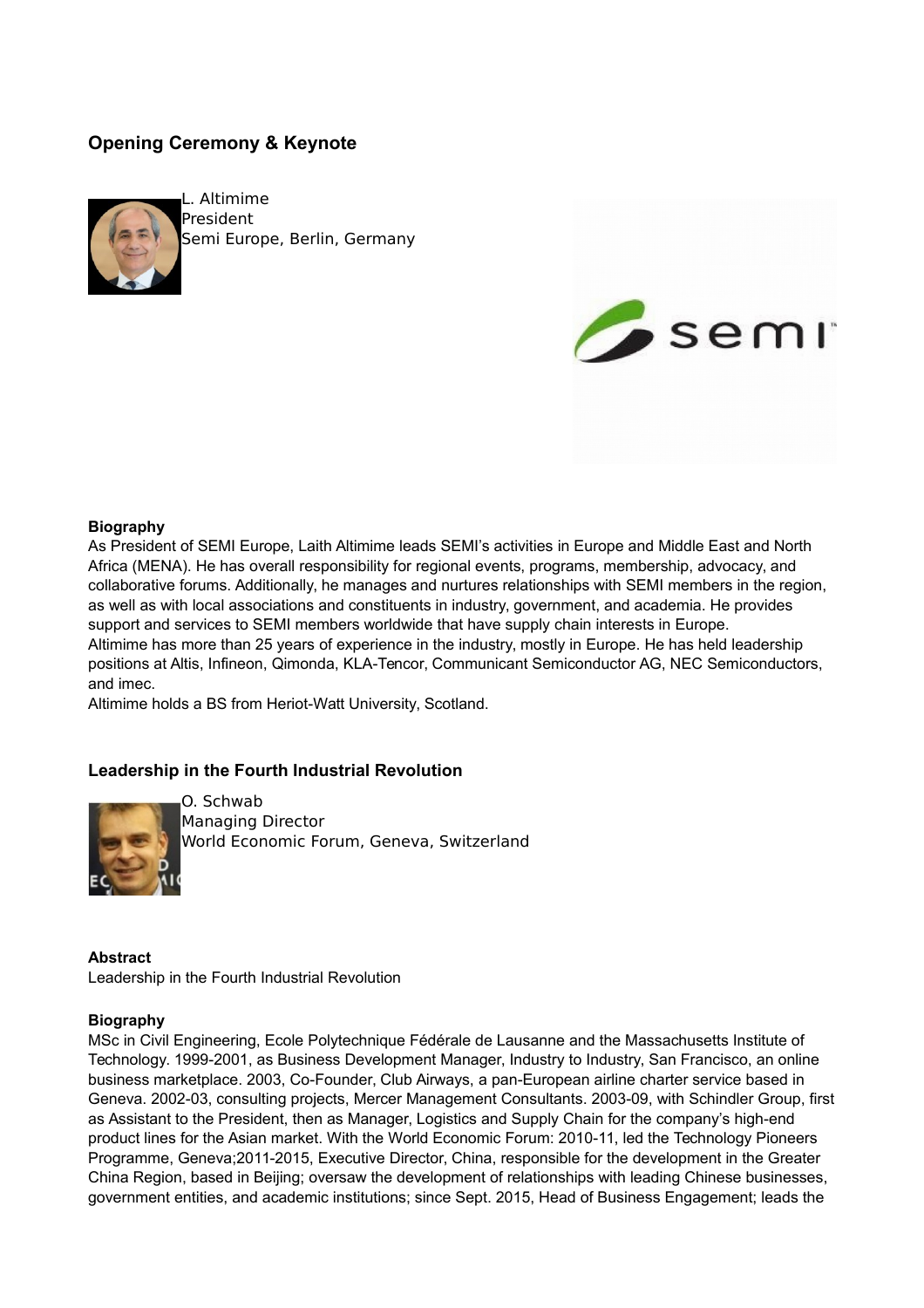relationships with the Forum's 1,000 business members and partners; responsibilities include ensuring that the Forum's Partners are actively engaged in its various events and initiatives, and integrating them in the Forum's various communities; also oversees the Technology Pioneers Programme aimed at young start-ups globally, and the Family Business Community.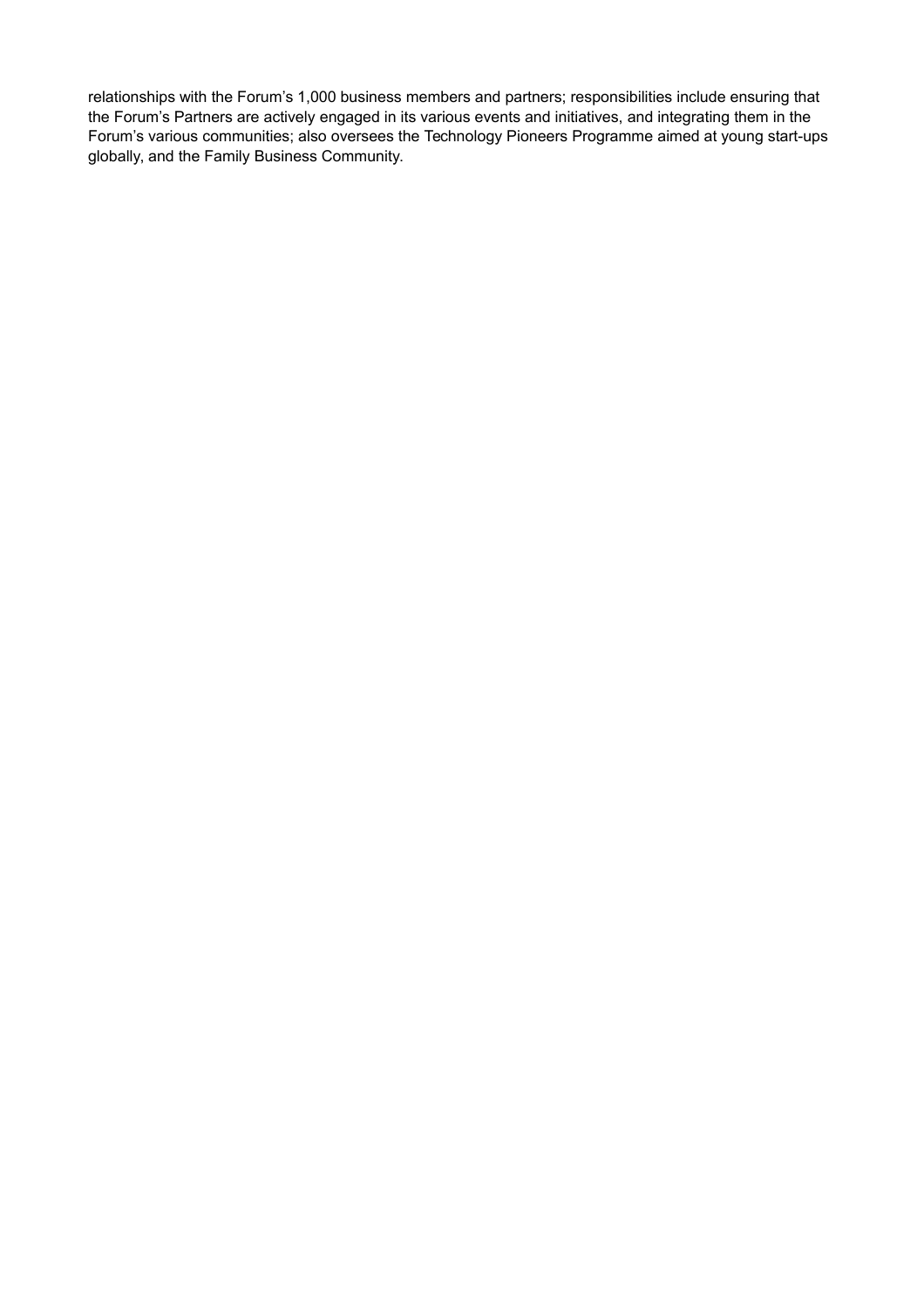# **Embracing Connectivity: Technologies Transforming the Digital Healthcare**



A. Patchava Expert Advisor, Global Digital Health, AI and Blockchain Strategist United Nations Centre for Trade Facilitation and

Electronic Business (UN/CEFACT), London, United Kingdom



### **Abstract**

Over the past decade, digital health technologies have been ever increasing in number and funding – with real opportunity to improve patient outcomes and practice efficiencies. This session highlights the changing role in healthcare – shifting from reactive to proactive, from sick care to health care system and shares a vision of Connected Care, a vision in which the electronics sector has a huge role to play. It outlines what is required to bring this vision to life, addresses the readiness of global markets for the adoption of new technologies and discusses how conscious collaboration between providers, payers, clinicians and other sectors can catalyse the move from vision to reality.

### **Biography**

Dr Anushka Patchava is an experienced strategist having supported the commercialisation of several pharmaceutical assets and the implementation of digital strategies in the Healthcare and Lifesciences sector. Prior to this, Anushka received her Medical Degree from University of Cambridge, and has practiced in both the UK (NHS) and US (Harvard) health systems. She has a particular interest in architecting data-driven environments and is passionate about creating a Connected Care ecosystem; harnessing IoT, 5G, Blockchain and Digital Therapeutics to drive data-fluidity and improve patient outcomes.

She has advised a variety of health related seed and early stage start-ups, drawing upon her unique experience to bridge the interface between physician, patient, payer and policy. She has worked across cross-functional and cross-sector teams, driving conscious collaboration and agile methodologies to disrupt legacy systems and behaviour with deliberate digital design.

She holds qualifications in a breadth of areas including Digital Strategy and Leadership, Value Based Healthcare (Harvard Business School), Innovation (Stanford Business School), Digital Marketing and Analytics (Google Squared) and most recently, Intermediate Python.

Her role as an healthcare expert advisor to the United Nations (CEFACT) is focused on Artificial Intelligence and Blockchain, and her ideas and experience will be shared in an upcoming book chapter on the role of Artificial Intelligence in Healthcare.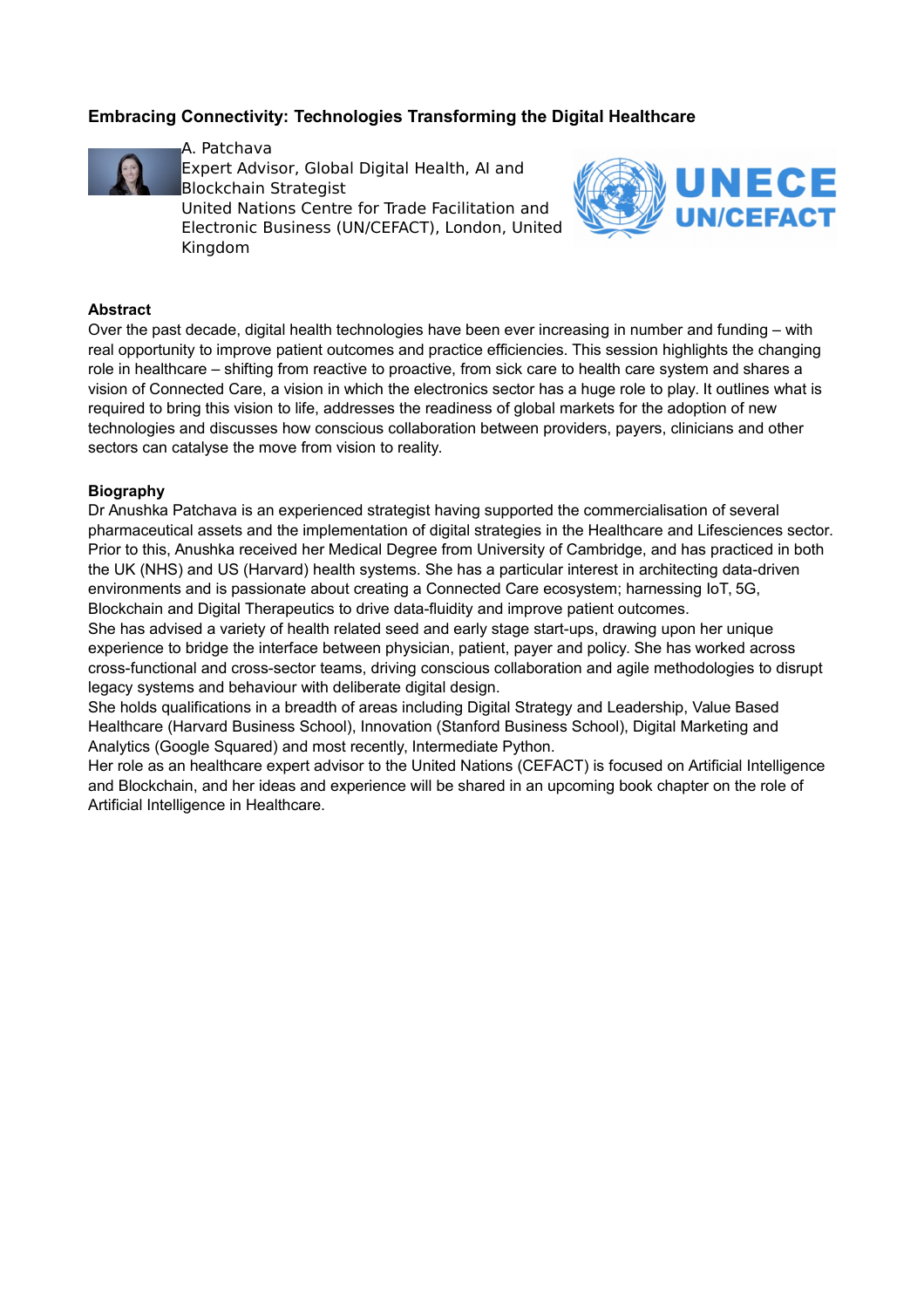# **Semiconductor Innovation Driving Future Mobility**



B. Hellenthal Head of Audi Comprehensive Semiconductor Strategy, Audi AG Audi AG, Ingolstadt, Germany



## **Abstract**

- tba

## **Biography**

Berthold Hellenthal runs Semiconductor Strategy – Progressive SemiConductor Program (PSCP) at the Competence center Electronics and Semiconductors.

Dipl.-Ing. Berthold Hellenthal joint Audi in 2008 as a member of the management team. Working in the Electronic Development Department, he comprehensively supports all Audi electronic development out of the competence center "Robust Design: Electronics and Semiconductors", specializing in electronic hardware reviews and application analysis as well as semiconductors.

Mr. Hellenthal is responsible for the comprehensive "Competence center Electronics and Semiconductors" as well as for the comprehensive Audi Semiconductor Strategy, the Audi Progressive SemiConductor Program (PSCP).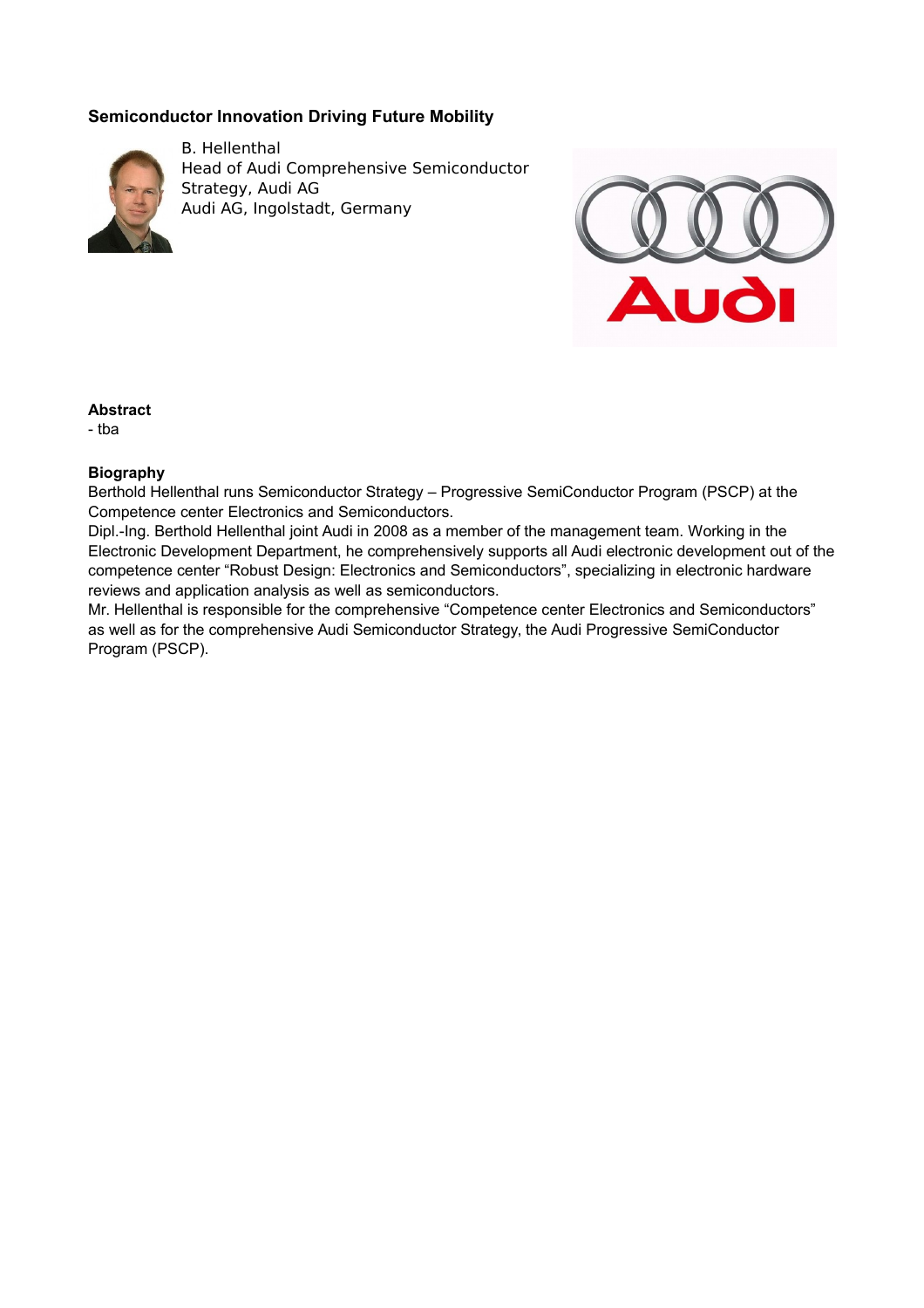# **Future of Computing: bits + neurons + qubits**



### **Abstract**

One of the promising applications for quantum computing is in Materials and Chemistry. With a quantum computer scientists and engineers expect to untangle the complexity of molecular and chemical interactions leading to the discovery of new materials and medicines, and model the quantum states of molecules. Other potential application areas are Business Optimization, supply chains, logistics, modeling financial data, and risk analysis

### **Biography**

Dr. Alessandro Curioni is an IBM Fellow, Vice President of IBM Europe and Director of the IBM Research Lab in Zurich, Switzerland. On top of being responsible for IBM corporate research in Europe, he coordinates global research in IoT and Security.

Dr. Curioni is an internationally recognized leader in the area of high-performance computing and computational science, where his innovative thinking and seminal contributions have helped solve some of the most complex scientific and technological problems in healthcare, aerospace, consumer goods and electronics. He was a member of the winning team recognized with the prestigious Gordon Bell Prize in 2013 and 2015. His reserch interests now include AI, Big Data and novel compute paradigms, such as neuromorphic and quantum computing.

Dr. Curioni received his undergraduate degree in Theoretical Chemistry and his PhD from Scuola Normale Superiore, Pisa, Italy. He started at IBM Research – Zurich as a PhD student in 1993 before officially joining as a research staff member in 1998, where he had several research and manager roles, including being the founding manager of the Cognitive Computing and Computational Sciences department. He is a member of the Swiss Academy of Technical Sciences .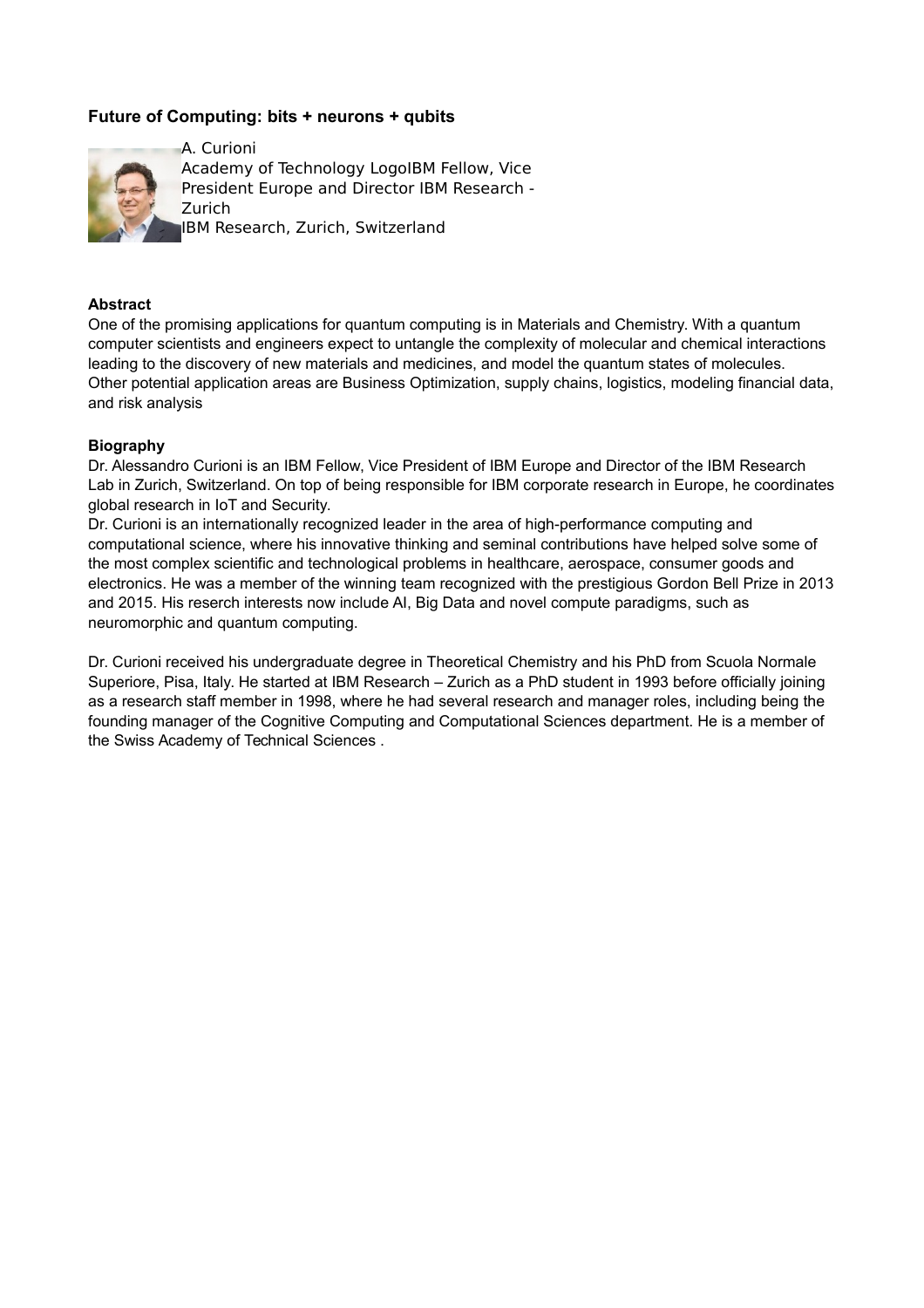# **Next Generation Computing**



H. Lakner Director Fraunhofer-Institute for Photonic Microsystems IPMS Fraunhofer IPMS, Dresden, Germany



### **Abstract**

The global digitization of all branches and value chains will henceforth only be possible with novel powerful computer systems. New generations of data centers and server farms are necessary for super-fast cloud computing. Additionally, next generation computers require decentralized, mobile, compact and highly efficient processor performance classes and will be used for edge computing and sensor nodes. As the conventional downsizing approach in processor development according to Moore's Law is no longer sufficient, new concepts are required to allow ultra-fast processing, especially for artificial intelligence applications. Disruptive and highly innovative concepts that are based on artificial neural networks and neuromorphic processors for quantum computing will supersede the currently utilized "Von-Neumannarchitecture". The neuromorphic architecture is characterized by a large number of interconnections and parallel processors, tight collocation of processor and memory, high data transfer bandwidth and very low power consumption.

The classic separation of hardware and software will be eliminated and therefore holistic system concepts could lead to novel solutions in the industrial sector. Coordinated developments in hardware-software-codesign enable solutions for future applications, e.g. autonomous driving. At the same time, existing and new systems need protection against cyber-attacks and have to be trustworthy. Thus, research into new architectures, design and manufacturing processes for computers and systems with a secure trust anchor, so called trusted electronics, is required.

#### **Biography**

Hubert Lakner (born 1958) received his diploma-degree in physics from Eberhard-Karls-Universität Tübingen in 1986. After one year in industry he joined the Gerhard-Mercator-Universität (Duisburg) working in the field of nanocharacterisation of mesoscopic semiconductor structures. He received his PhD in Electrical Engineering in 1993. From 1994 until September 1998 he hold a post doc position (Oberingenieur) at the Gerhard-Mercator-Universität. He focussed on high frequency and high speed circuits based on compound semiconductor heterostructures. In October 1998 he joined the Fraunhofer Institute for Microelectronic Circuits and Systems (IMS) in Dresden where he was the Acting Director in 2002. Since January 2003 he is the (founding) Director of the new Fraunhofer Institute of Photonic Microsystems (IPMS) in Dresden. Additionally, he is Professor for Optoelectronic Devices and Systems in the Department of Electrical Engineering and Information Technology at the Technical University Dresden since February 2004. He is chairman of the board of directors of the Fraunhofer Microelectronics Group since 2005, representing about 3500 employees in 11 Fraunhofer institutes, and member of the Fraunhofer Präsidium (Presedential Council).

Prof. Lakner is engaged in many European and German initiatives e.g. AENEAS supervisory board, member of the ELG (Electronic Leaders Group), member of ECSEL Germany, chairman of the scientific advisory board of SILICON SAXONY.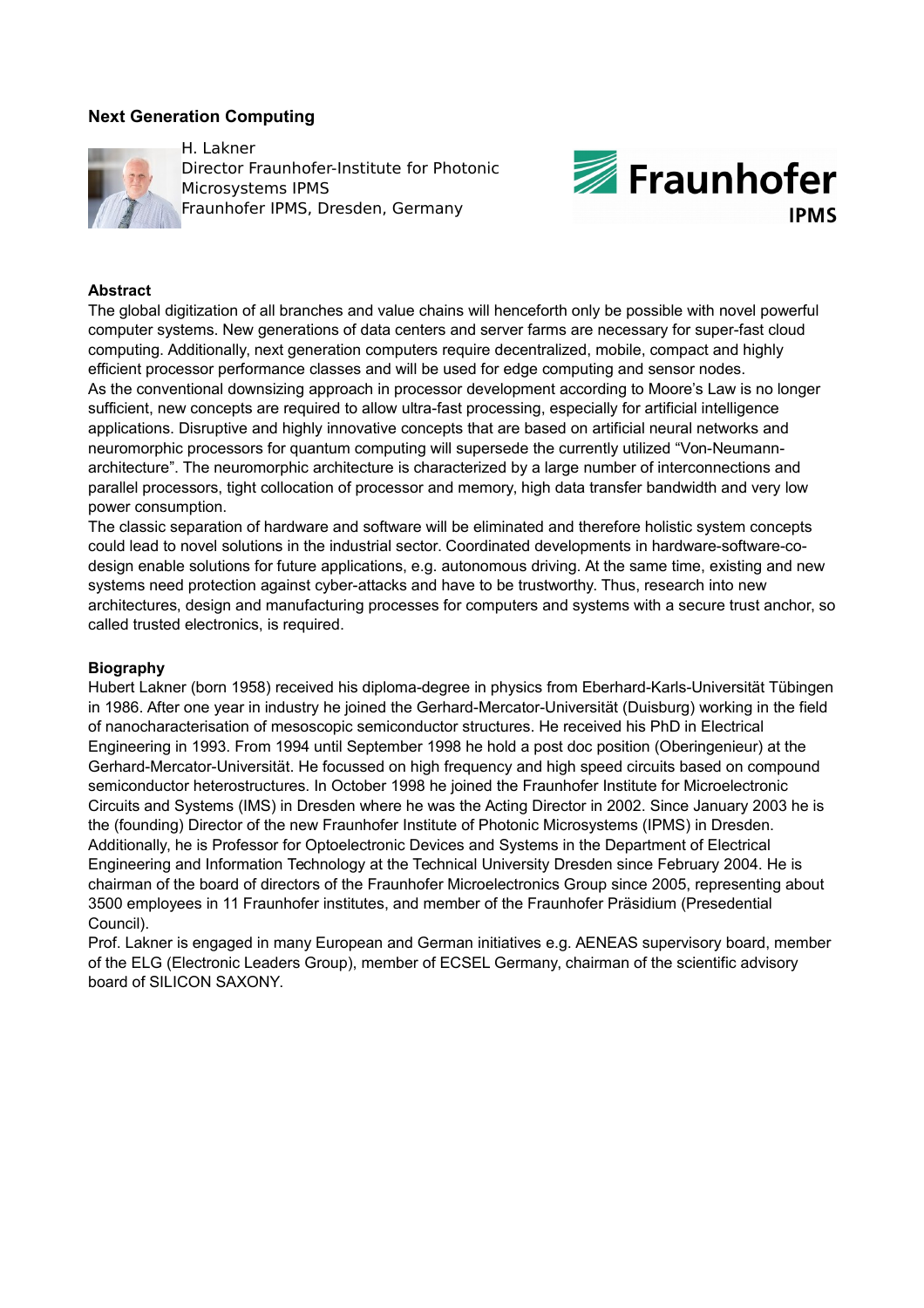# **Enabling Applications in the IoT Era**



S. Ramamurthy Applied Materials, California, United States



#### **Abstract**

Semiconductors will continue to transform virtually all industries in the future – the AI and Big Data era is driving endless demand for compute and storage devices. New materials and architectures will be required to address gaps in technology roadmaps, especially for specialty semiconductor devices. Innovation in materials processing, surface/interface engineering, and time-to-yield are core to offer solutions for these inflections. Collaboration across the value chain and new engagement models for accelerating applications adoption will be necessary to shape the industry for the future.

#### **Biography**

Sundar Ramamurthy, Ph.D. was appointed general manager of the Front End Products (FEP) Division at Applied Materials, Inc. in November 2009 and appointed vice president in May 2010. He has P&L responsibility for a number of product lines, including Epitaxy and Low Pressure Chemical Vapor Deposition, Gate Stack and Oxidation, Plasma Doping and Rapid Thermal Processing (RTP).

Dr. Ramamurthy previously was general manager of the RTP and Plasma Doping product lines. Under his direction, the company maintained its industry-leading RTP position while realizing share gains in the advanced annealing segment with the introduction of the first Applied Materials laser annealing product.

Prior to general management roles, Dr. Ramamurthy held positions of increasing responsibility in the business unit, including director of Technology, manager of Customer Applications and Process Engineering, program manager, process development engineer and implementing cost reduction and continuous improvement processes. He joined Applied Materials in 1996 as a new college graduate.

Dr. Ramamurthy holds a Ph.D. in materials science and engineering from the University of Minnesota and a B. Tech. in metallurgical engineering from the Institute of Technology, Banaras Hindu University, India. He has authored and co-authored more than 30 technical papers in peer-reviewed journals and has more than 20 patents granted or pending.